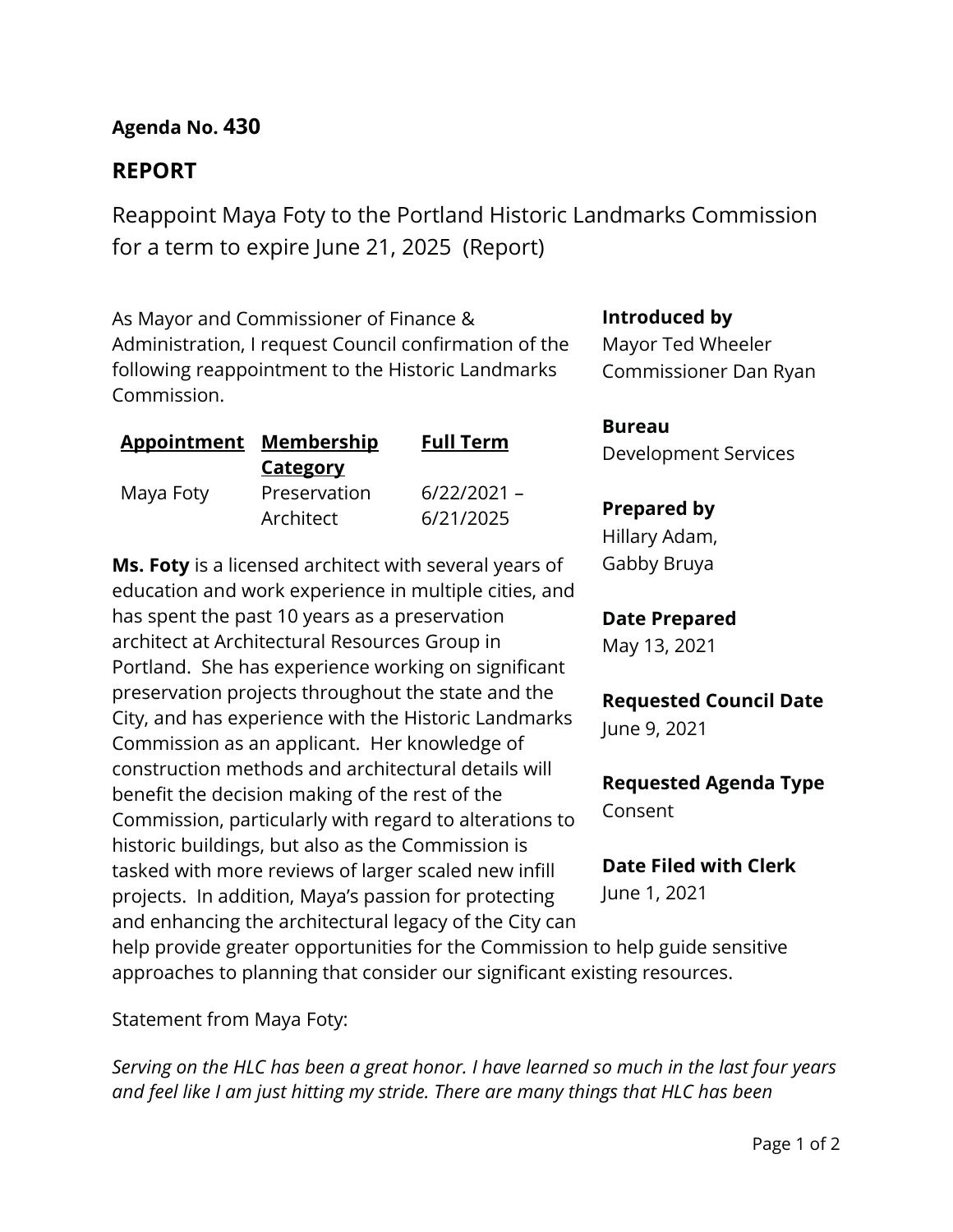*involved with that I would love to continue to help develop and hopefully implement, such as the HRCP, URM policies and the HRI to name a few. There are also many exciting developments in the preservation community that have resulted from the recent social equity movement that HLC has the opportunity to be at the forefront of. I would love to be a part of that!*

Action Taken:

Commissioners voted as follows (Yea or Nay)

Rubio -

Ryan -

Hardesty -

Mapps -

Wheeler -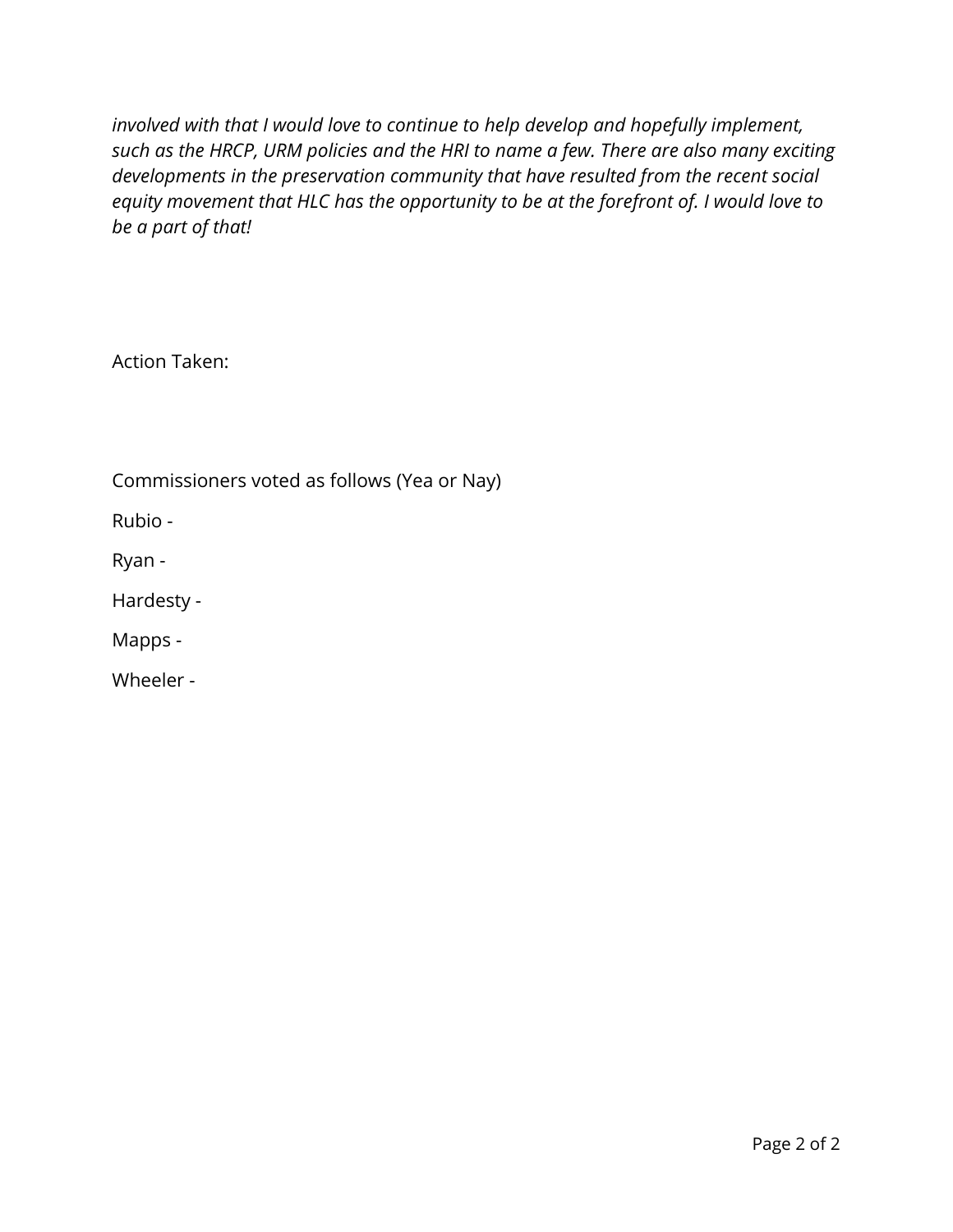

**City of Portland, Oregon Bureau of Development Services Office of the Director FROM CONCEPT TO CONSTRUCTION** 

Dan Ryan, Commissioner Rebecca Esau, Director Phone: (503) 823-7300 Fax: (503) 823-6983 TTY: (503) 823-6868 www.portland.gov/bds

## **Memorandum**

Date: May 13, 2021

- To: Mayor Ted Wheeler Commissioner Jo Ann Hardesty Commissioner Mingus Mapps Commissioner Carmen Rubio Commissioner Dan Ryan
- From: Rebecca Esau, Director *RE* Bureau of Development Services
- Re: Recommendation to Reappoint to the Historic Landmarks Commission for a  $2<sup>nd</sup>$  term to expire June 21, 2025 (Report)

## **Proposed Council Date:** June 9, 2021

The Portland Historic Landmarks Commission (PHLC) is a 7-member volunteer commission which provides leadership and expertise on maintaining and enhancing the City's historic and architectural heritage. Portland City Code (33.710.030) states that members may be appointed to terms of not more than four years, for a maximum of two terms.

**Maya Foty** has served the majority of her first term on the Historic Landmarks Commission in the position of Vice Chair, her fellow commissioners recognizing her leadership and appointing her in that role. The reappointment of Maya to the Historic Landmarks Commission ensures the continuation of the institutional knowledge and growth that Maya has provided to and gained from her service on the Historic Landmarks Commission. For the past several months, Maya has served on a Landmarks Commission subcommittee working with the Planning and Sustainability Commission to refine the Historic Resources Code Project; her reappointment will ensure that she can guide implementation of this future code with the knowledge she gained through that process. Maya is an impassioned and engaged leader with extensive practical knowledge relevant to her role as Preservation Architect on the Commission. She also has a heightened interest in learning from her peers and the public, particularly as the field of preservation responds to new challenges to be more representative of broader histories and to new ways of commemorating the past in ways that serve the present and the future.

Maya would remain in the position of Preservation Architect with her second term ending June 21, 2025.

#### **Recommendation**

• Reappoint Maya Foty to a second term on the Historic Landmarks Commission, beginning June 22, 2021 and ending June 21, 2025.